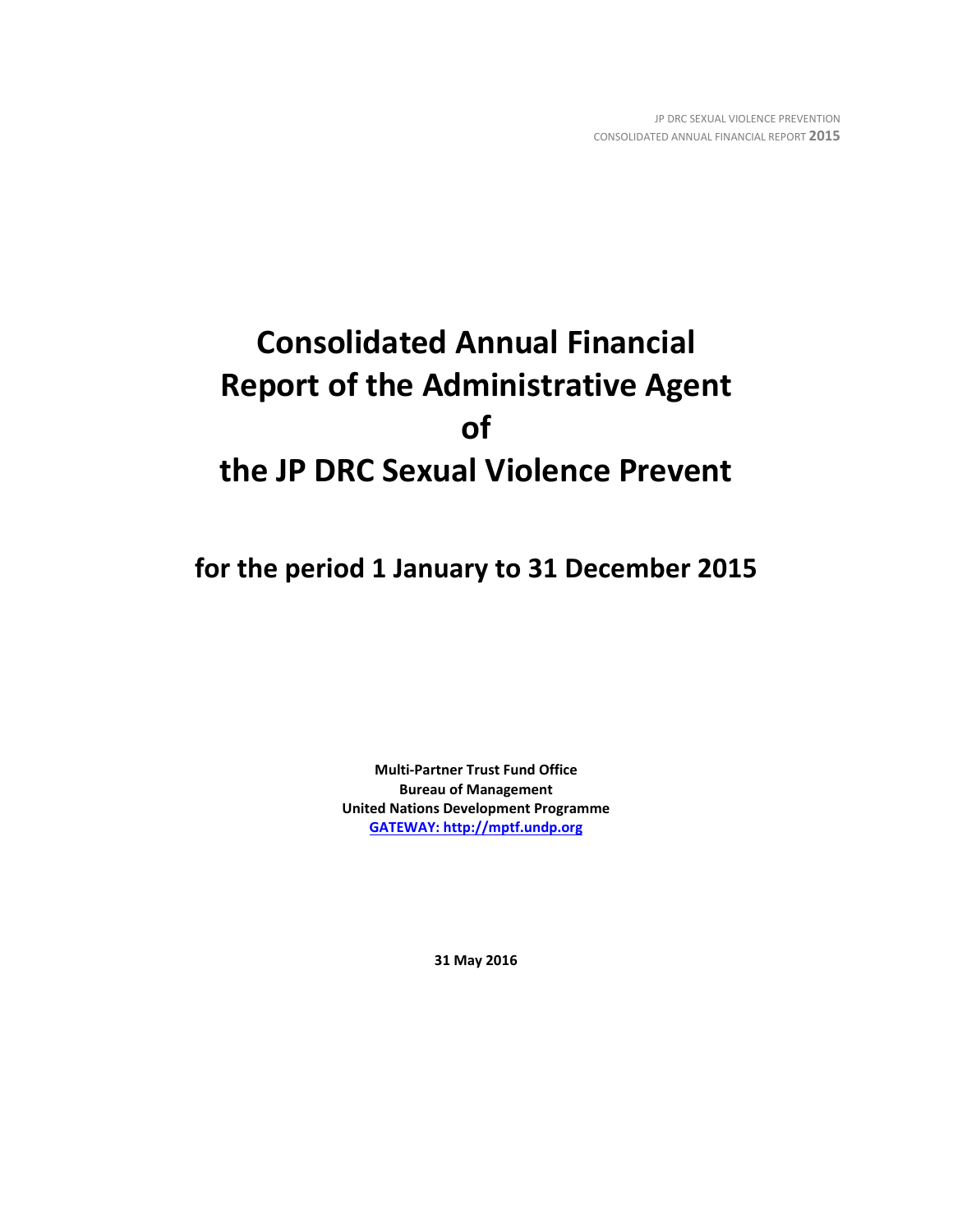JP DRC SEXUAL VIOLENCE PREVENTION CONSOLIDATED ANNUAL FINANCIAL REPORT **2015**

# **PARTICIPATING ORGANIZATIONS CONTRIBUTORS**



United Nations Population Fund



United Nations Children's Fund



NETHERLANDS, Government of

BELGIUM, Government of



UNWOMEN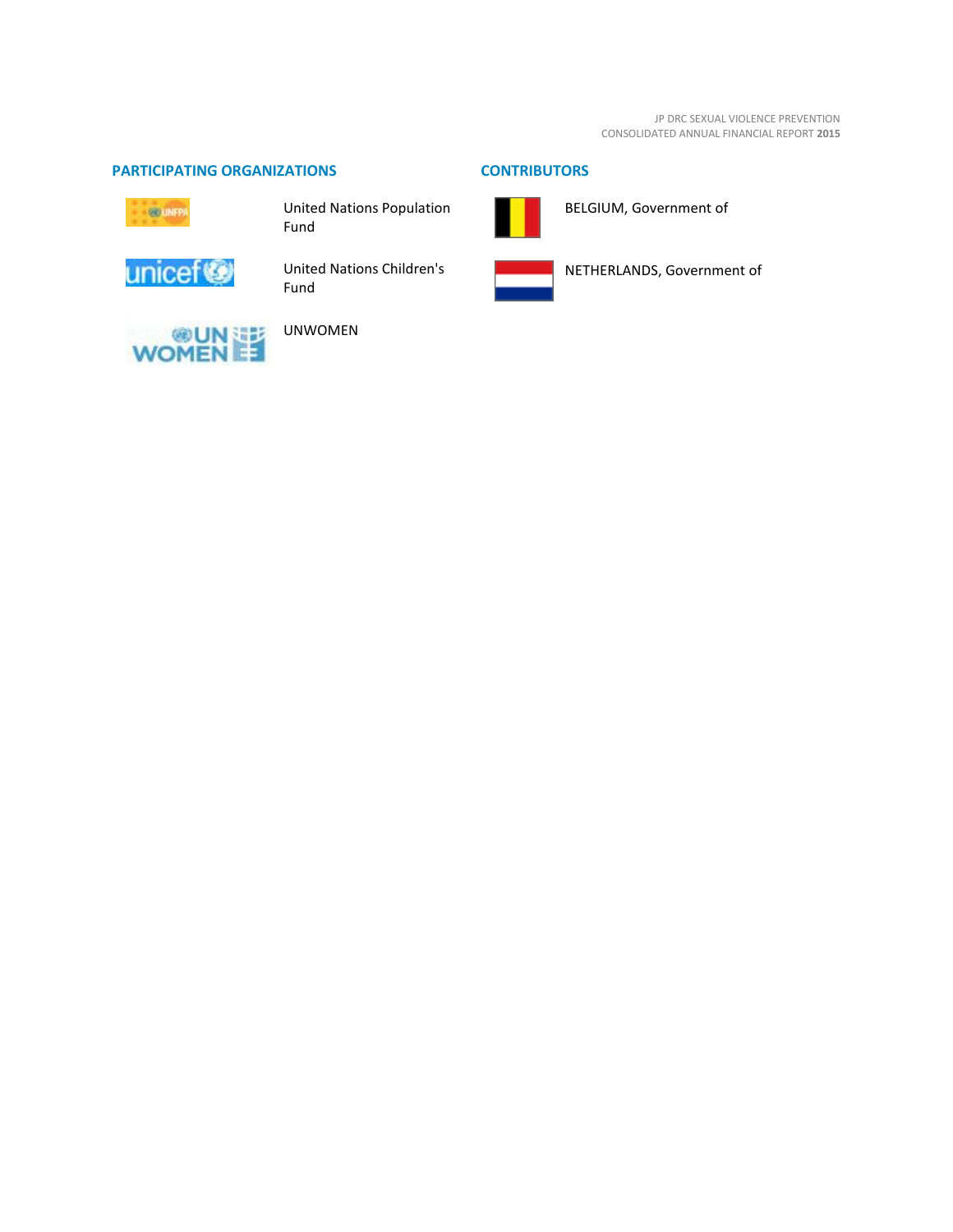# **DEFINITIONS**

## **Allocation**

Amount approved by the Steering Committee for a project/programme.

## **Approved Project/Programme**

A project/programme including budget, etc., that is approved by the Steering Committee for fund allocation purposes.

## **Contributor Commitment**

Amount(s) committed by a donor to a Fund in a signed Standard Administrative Arrangement with the UNDP Multi-Partner Trust Fund Office (MPTF Office), in its capacity as the Administrative Agent. A commitment may be paid or pending payment.

## **Contributor Deposit**

Cash deposit received by the MPTF Office for the Fund from a contributor in accordance with a signed Standard Administrative Arrangement.

#### **Delivery Rate**

The percentage of funds that have been utilized, calculated by comparing expenditures reported by a Participating Organization against the 'net funded amount'.

#### **Indirect Support Costs**

A general cost that cannot be directly related to any particular programme or activity of the Participating Organizations. UNDG policy establishes a fixed indirect cost rate of 7% of programmable costs.

## **Net Funded Amount**

Amount transferred to a Participating Organization less any refunds transferred back to the MPTF Office by a Participating Organization.

# **Participating Organization**

A UN Organization or other inter-governmental Organization that is an implementing partner in a Fund, as represented by signing a Memorandum of Understanding (MOU) with the MPTF Office for a particular Fund.

## **Project Expenditure**

The sum of expenses and/or expenditure reported by all Participating Organizations for a Fund irrespective of which basis of accounting each Participating Organization follows for donor reporting.

### **Project Financial Closure**

A project or programme is considered financially closed when all financial obligations of an operationally completed project or programme have been settled, and no further financial charges may be incurred.

## **Project Operational Closure**

A project or programme is considered operationally closed when all programmatic activities for which Participating Organization(s) received funding have been completed.

## **Project Start Date**

Date of transfer of first instalment from the MPTF Office to the Participating Organization.

# **Total Approved Budget**

This represents the cumulative amount of allocations approved by the Steering Committee.

# **US Dollar Amount**

The financial data in the report is recorded in US Dollars and due to rounding off of numbers, the totals may not add up.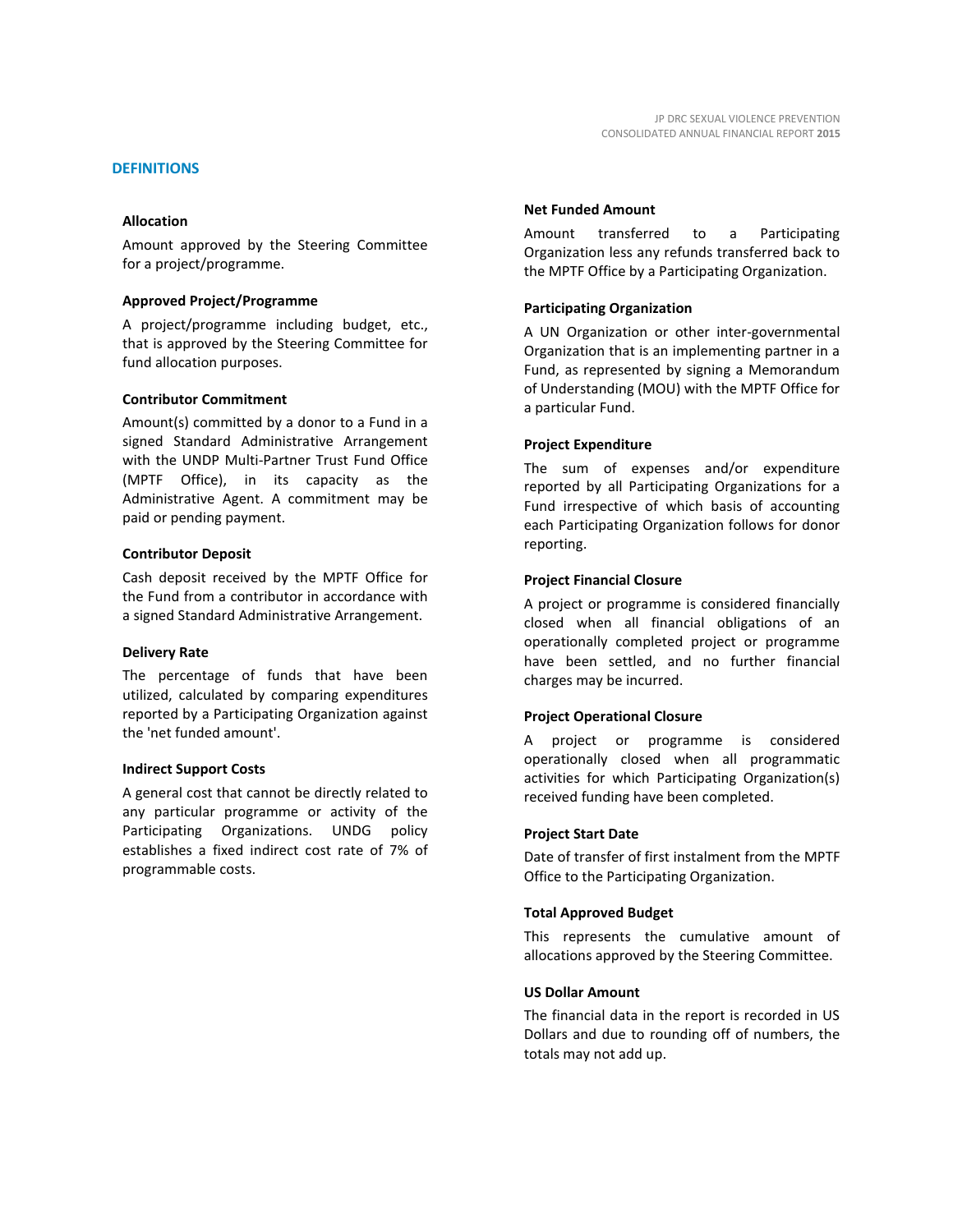# **2015 FINANCIAL PERFORMANCE**

This chapter presents financial data and analysis of the JP DRC Sexual Violence Prevent using the passthrough funding modality as of 31 December **2015**. Financial information for this Fund is also available on the MPTF Office GATEWAY, at the following address:

[http://mptf.undp.org/factsheet/fund/JCG30.](http://mptf.undp.org/factsheet/fund/JCG30)

### **1. SOURCES AND USES OF FUNDS**

As of 31 December **2015**, **2** contributors have deposited US\$ **5,245,654** in contributions and US\$ **383** has been earned in interest,

bringing the cumulative source of funds to US\$ **5,246,037**. Of this amount, US\$ **4,200,000** has been transferred to **3** Participating Organizations, of which US\$ **610,205** has been reported as expenditure. The Administrative Agent fee has been charged at the approved rate of 1% on deposits and amounts to US\$ **52,457**. Table 1 provides an overview of the overall sources, uses, and balance of the JP DRC Sexual Violence Prevent as of 31 December **2015**.

# **Table 1. Financial Overview, as of 31 December 2015 (in US Dollars)**

|                                                           | Annual 2014 | Annual 2015 | <b>Cumulative</b> |
|-----------------------------------------------------------|-------------|-------------|-------------------|
| <b>Sources of Funds</b>                                   |             |             |                   |
| <b>Gross Contributions</b>                                |             | 5,245,654   | 5,245,654         |
| Fund Earned Interest and Investment Income                |             | 383         | 383               |
| Interest Income received from Participating Organizations |             |             |                   |
| Refunds by Administrative Agent to Contributors           |             |             |                   |
| Fund balance transferred to another MDTF                  |             |             |                   |
| <b>Other Revenues</b>                                     |             |             |                   |
| <b>Total: Sources of Funds</b>                            |             | 5,246,037   | 5,246,037         |
| <b>Use of Funds</b>                                       |             |             |                   |
| <b>Transfers to Participating Organizations</b>           |             | 4,200,000   | 4,200,000         |
| Refunds received from Participating Organizations         |             |             |                   |
| <b>Net Funded Amount to Participating Organizations</b>   |             | 4,200,000   | 4,200,000         |
| <b>Administrative Agent Fees</b>                          |             | 52,457      | 52,457            |
| Direct Costs: (Steering Committee, Secretariatetc.)       |             |             |                   |
| <b>Bank Charges</b>                                       |             | 7           | $\overline{7}$    |
| <b>Other Expenditures</b>                                 |             |             |                   |
| <b>Total: Uses of Funds</b>                               |             | 4,252,463   | 4,252,463         |
| Change in Fund cash balance with Administrative Agent     |             | 993,573     | 993,573           |
| Opening Fund balance (1 January)                          |             |             |                   |
| <b>Closing Fund balance (31 December)</b>                 |             | 993,573     | 993,573           |
| Net Funded Amount to Participating Organizations          |             | 4,200,000   | 4,200,000         |
| Participating Organizations' Expenditure                  |             | 610,205     | 610,205           |
| <b>Balance of Funds with Participating Organizations</b>  |             |             | 3,589,795         |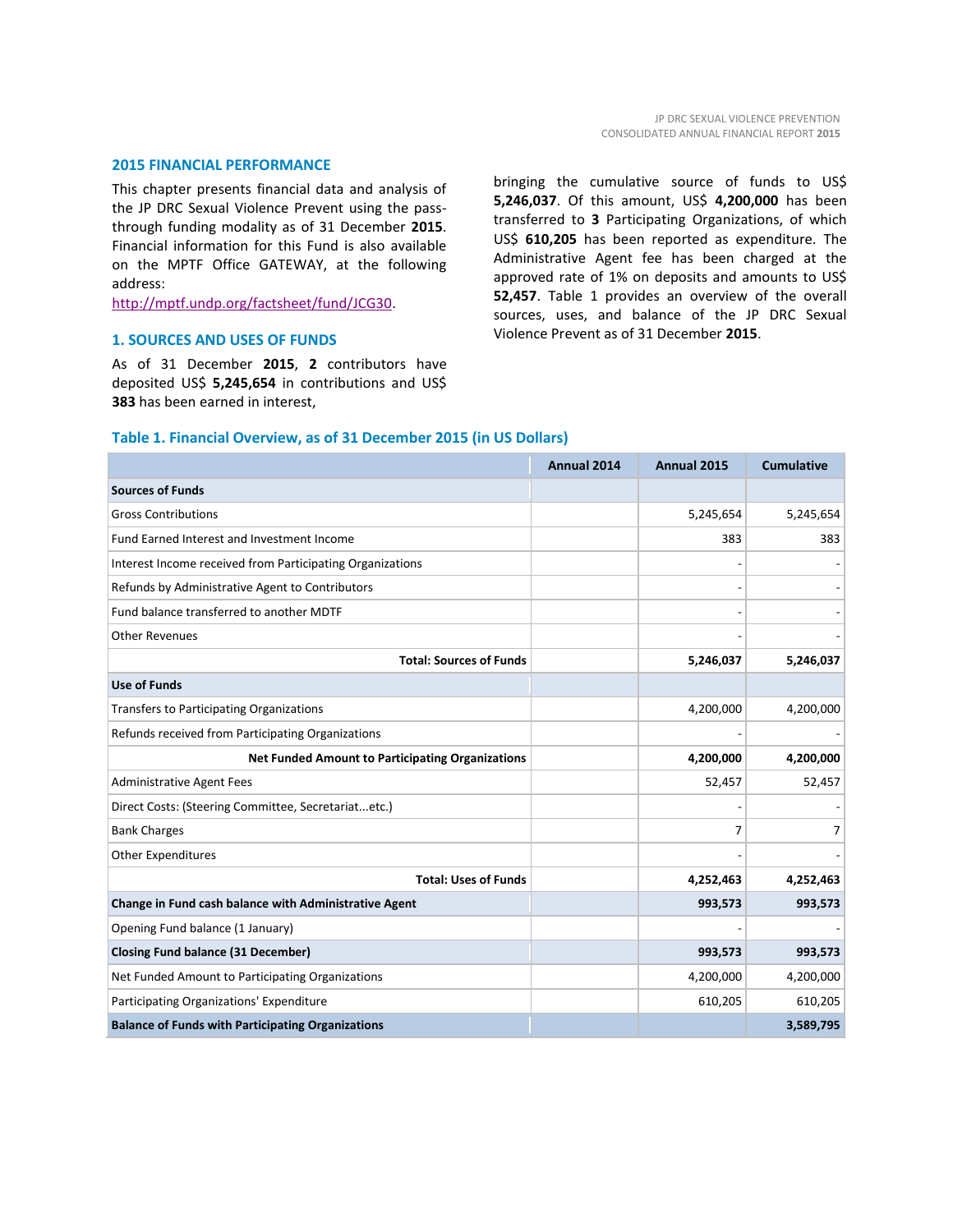# **2. PARTNER CONTRIBUTIONS**

Table 2 provides information on cumulative contributions received from all contributors to this Fund as of 31 December **2015**.

# **Table 2. Contributors' Deposits, as of 31 December 2015 (in US Dollars)**

| <b>Contributors</b>        | <b>Prior Years</b><br>as of 31-Dec-2014 | <b>Current Year</b><br>Jan-Dec-2015 | <b>Total</b> |
|----------------------------|-----------------------------------------|-------------------------------------|--------------|
| BELGIUM, Government of     | $\overline{\phantom{0}}$                | 5,197,690                           | 5,197,690    |
| NETHERLANDS, Government of | $\overline{\phantom{0}}$                | 47.964                              | 47,964       |
| <b>Grand Total</b>         |                                         | 5,245,654                           | 5,245,654    |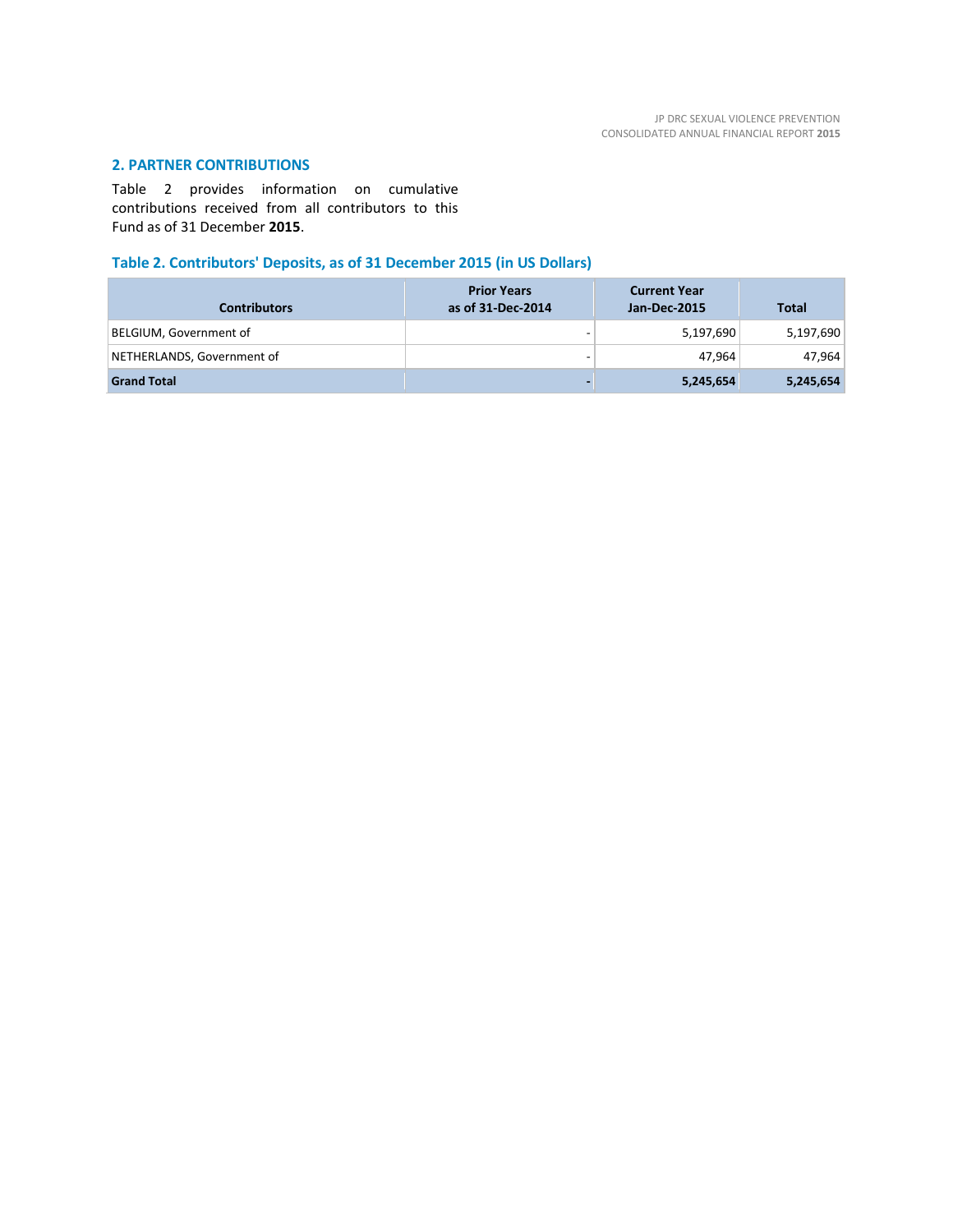# **3. INTEREST EARNED**

Interest income is earned in two ways: 1) on the balance of funds held by the Administrative Agent ('Fund earned interest'), and 2) on the balance of funds held by the Participating Organizations ('Agency earned interest') where their Financial Regulations and Rules allow return of interest

to the AA. As of 31 December **2015**, Fund earned interest amounts to US\$ **383** and there were no interest received from Participating Organizations, bringing the cumulative interest received to US\$ **383**. Details are provided in the table below.

# **Table 3. Sources of Interest and Investment Income, as of 31 December 2015 (in US Dollars)**

| <b>Interest Earned</b>                     | <b>Prior Years</b><br>as of 31-Dec-2014 | <b>Current Year</b><br><b>Jan-Dec-2015</b> | <b>Total</b> |
|--------------------------------------------|-----------------------------------------|--------------------------------------------|--------------|
| <b>Administrative Agent</b>                |                                         |                                            |              |
| Fund Earned Interest and Investment Income |                                         | 383                                        | 383          |
| <b>Total: Fund Earned Interest</b>         |                                         | 383                                        | 383          |
| <b>Participating Organization</b>          |                                         |                                            |              |
| <b>Total: Agency earned interest</b>       |                                         |                                            |              |
| <b>Grand Total</b>                         |                                         | 383                                        | 383          |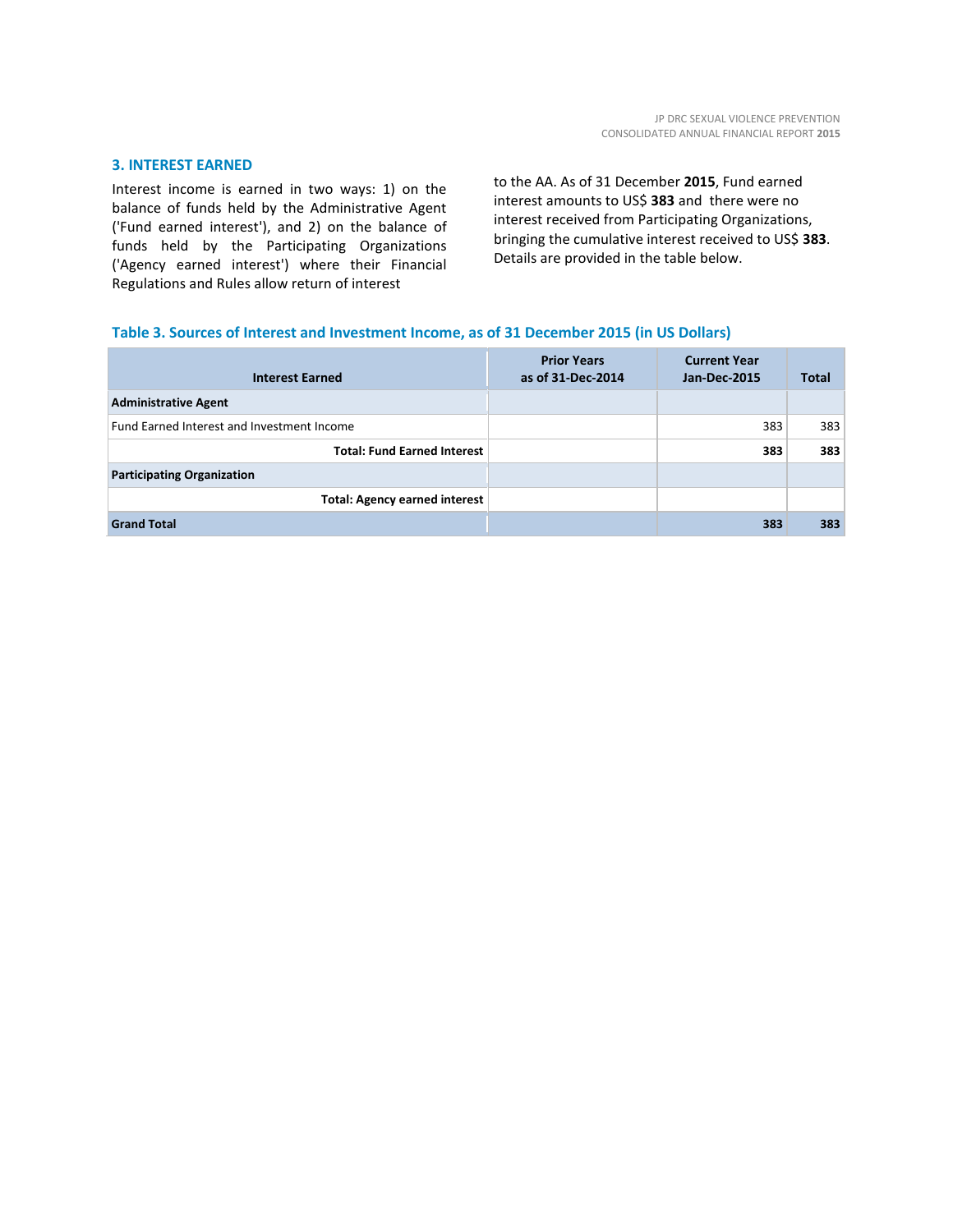# **4. TRANSFER OF FUNDS**

Allocations to Participating Organizations are approved by the Steering Committee and disbursed by the Administrative Agent. As of 31 December **2015**, the AA has transferred US\$ **4,200,000** to **3** Participating Organizations (see list below).

Table 4 provides additional information on the refunds received by the MPTF Office, and the net funded amount for each of the Participating Organizations.

# **Table 4. Transfer, Refund, and Net Funded Amount by Participating Organization, as of 31 December 2015 (in US Dollars)**

| Participating       | Prior Years as of 31-Dec-2014 |                |                   | <b>Current Year Jan-Dec-2015</b> |                |                   | <b>Total</b>     |                |                   |
|---------------------|-------------------------------|----------------|-------------------|----------------------------------|----------------|-------------------|------------------|----------------|-------------------|
| <b>Organization</b> | Transfers                     | <b>Refunds</b> | <b>Net Funded</b> | <b>Transfers</b>                 | <b>Refunds</b> | <b>Net Funded</b> | <b>Transfers</b> | <b>Refunds</b> | <b>Net Funded</b> |
| <b>UNFPA</b>        |                               |                |                   | 840,000                          |                | 840.000           | 840.000          |                | 840,000           |
| <b>UNICEF</b>       |                               |                |                   | 2,100,000                        |                | 2,100,000         | 2,100,000        |                | 2,100,000         |
| <b>UNWOMEN</b>      |                               |                |                   | 1,260,000                        |                | 1,260,000         | 1,260,000        |                | 1,260,000         |
| <b>Grand Total</b>  |                               |                |                   | 4,200,000                        |                | 4,200,000         | 4,200,000        |                | 4,200,000         |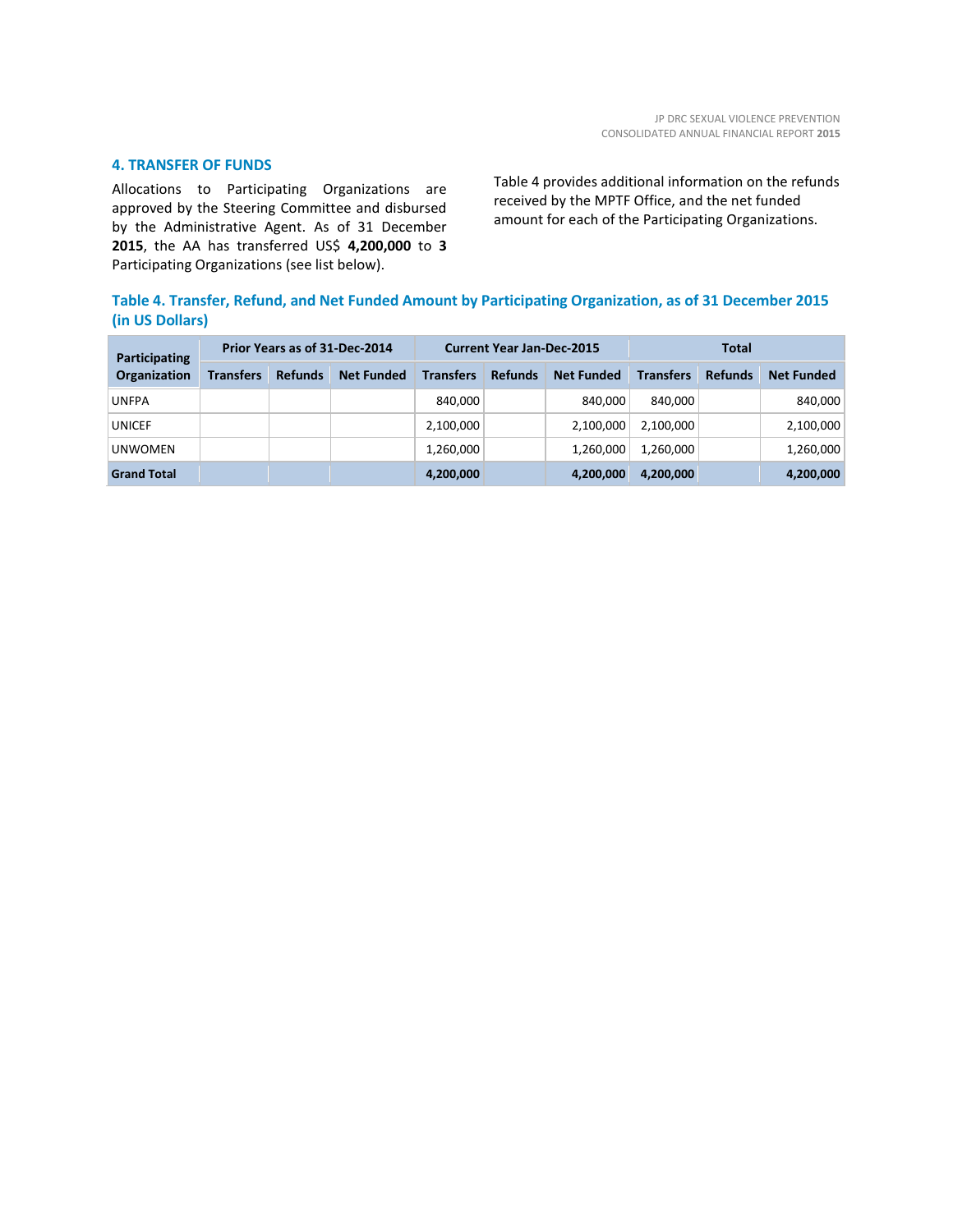# **5. EXPENDITURE AND FINANCIAL DELIVERY RATES**

All final expenditures reported for the year **2015** were submitted by the Headquarters of the Participating Organizations. These were consolidated by the MPTF Office.

# **5.1 EXPENDITURE REPORTED BY PARTICIPATING ORGANIZATION**

As shown in table below, the cumulative net funded amount is US\$ **4,200,000** and cumulative expenditures reported by the Participating Organizations amount to US\$ **610,205**. This equates to an overall Fund expenditure delivery rate of **15** percent.

# **Table 5. Net Funded Amount, Reported Expenditure, and Financial Delivery by Participating Organization, as of 31 December 2015 (in US Dollars)**

|                                      |                           |                                    | <b>Expenditure</b>                      |                                            |                   |                           |
|--------------------------------------|---------------------------|------------------------------------|-----------------------------------------|--------------------------------------------|-------------------|---------------------------|
| Participating<br><b>Organization</b> | Approved<br><b>Amount</b> | <b>Net Funded</b><br><b>Amount</b> | <b>Prior Years</b><br>as of 31-Dec-2014 | <b>Current Year</b><br><b>Jan-Dec-2015</b> | <b>Cumulative</b> | <b>Delivery Rate</b><br>% |
| <b>UNFPA</b>                         | 840,000                   | 840,000                            |                                         | 527,775                                    | 527,775           | 62.83                     |
| <b>UNICEF</b>                        | 2,100,000                 | 2,100,000                          |                                         |                                            |                   | $\overline{0}$            |
| <b>UNWOMEN</b>                       | 1,260,000                 | 1,260,000                          |                                         | 82,430                                     | 82,430            | 6.54                      |
| <b>Grand Total</b>                   | 4,200,000                 | 4,200,000                          |                                         | 610,205                                    | 610,205           | 14.53                     |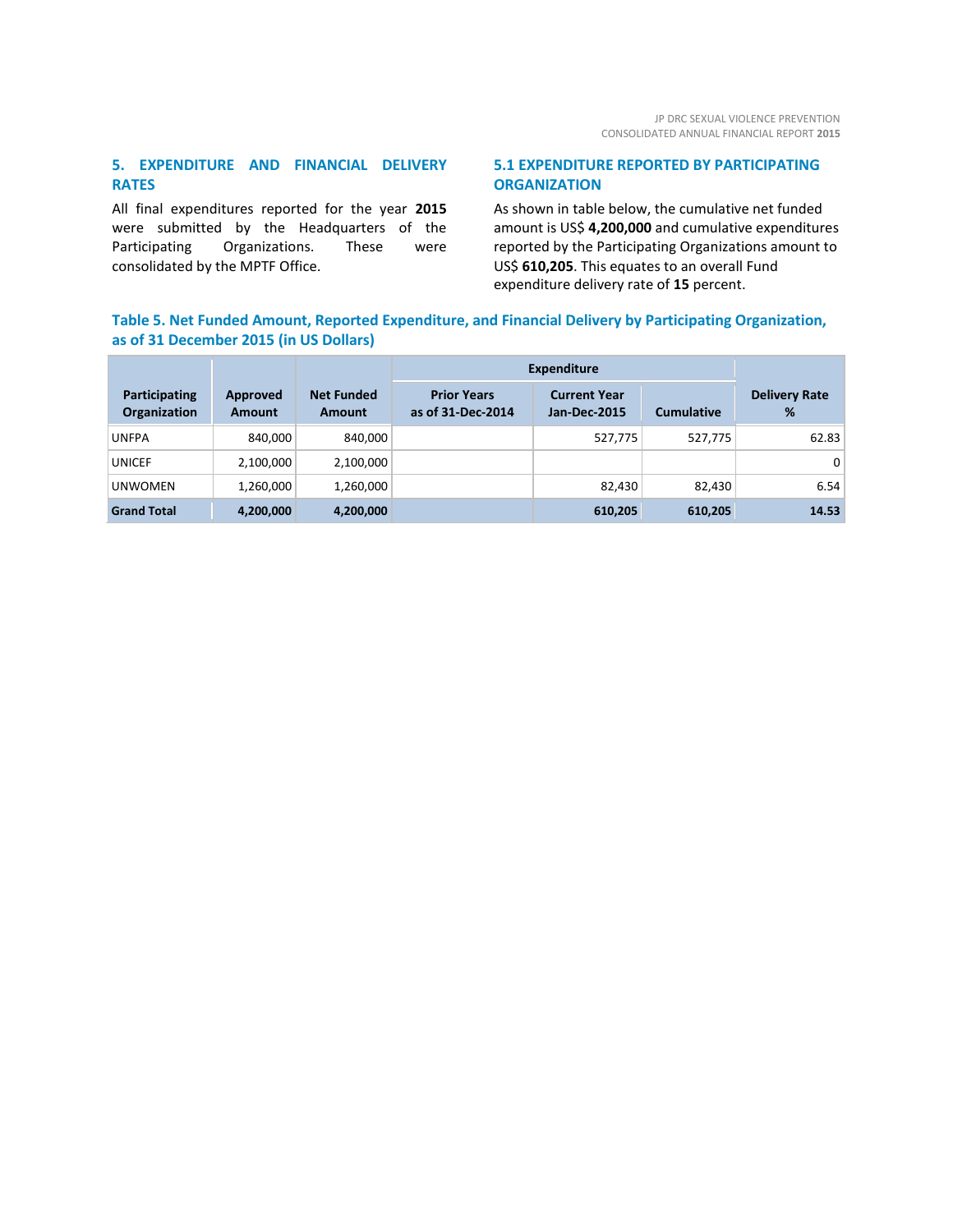# **5.4 EXPENDITURE REPORTED BY CATEGORY**

Project expenditures are incurred and monitored by each Participating Organization and are reported as per the agreed categories for inter-agency harmonized reporting. All expenditure are reported in eight categories.

Table 6 reflects expenditure reported in the UNDG expense categories.

# **CEB Expense Categories**

- 1. Staff and personnel costs
- 2. Supplies, commodities and materials
- 3. Equipment, vehicles, furniture and depreciation
- 4. Contractual services
- 5. Travel
- 6. Transfers and grants
- 7. General operating expenses
- 8. Indirect costs

\_\_\_\_\_\_\_\_\_\_\_\_\_\_\_\_\_\_\_\_\_\_

# **Table 6. Expenditure by UNDG Budget Category, as of 31 December 2015 (in US Dollars)**

|                                           |                                         | <b>Expenditure</b>                         |              |                                                     |
|-------------------------------------------|-----------------------------------------|--------------------------------------------|--------------|-----------------------------------------------------|
| Category                                  | <b>Prior Years</b><br>as of 31-Dec-2014 | <b>Current Year</b><br><b>Jan-Dec-2015</b> | <b>Total</b> | <b>Percentage of Total</b><br><b>Programme Cost</b> |
| <b>Staff &amp; Personnel Cost</b>         |                                         |                                            |              |                                                     |
| Suppl, Comm, Materials                    |                                         |                                            |              |                                                     |
| Equip, Veh, Furn, Depn                    | -                                       | -                                          |              |                                                     |
| <b>Contractual Services</b>               | $\overline{a}$                          | -                                          |              |                                                     |
| Travel                                    | -                                       | 19,102                                     | 19,102       | 3.87                                                |
| <b>Transfers and Grants</b>               | $\overline{\phantom{a}}$                |                                            |              |                                                     |
| <b>General Operating</b>                  | $\overline{a}$                          | 474,146                                    | 474,146      | 96.13                                               |
| <b>Programme Costs Total</b>              | $\overline{a}$                          | 493,248                                    | 493,248      | 100.00                                              |
| <sup>1</sup> Indirect Support Costs Total | -                                       | 116,957                                    | 116,957      | 23.71                                               |
| <b>Total</b>                              |                                         | 610,205                                    | 610,205      |                                                     |

**1 Indirect Support Costs** charged by Participating Organization, based on their financial regulations, can be deducted upfront or at a later stage during implementation. The percentage may therefore appear to exceed the 7% agreed-upon for on-going projects. Once projects are financially closed, this number is not to exceed 7%.